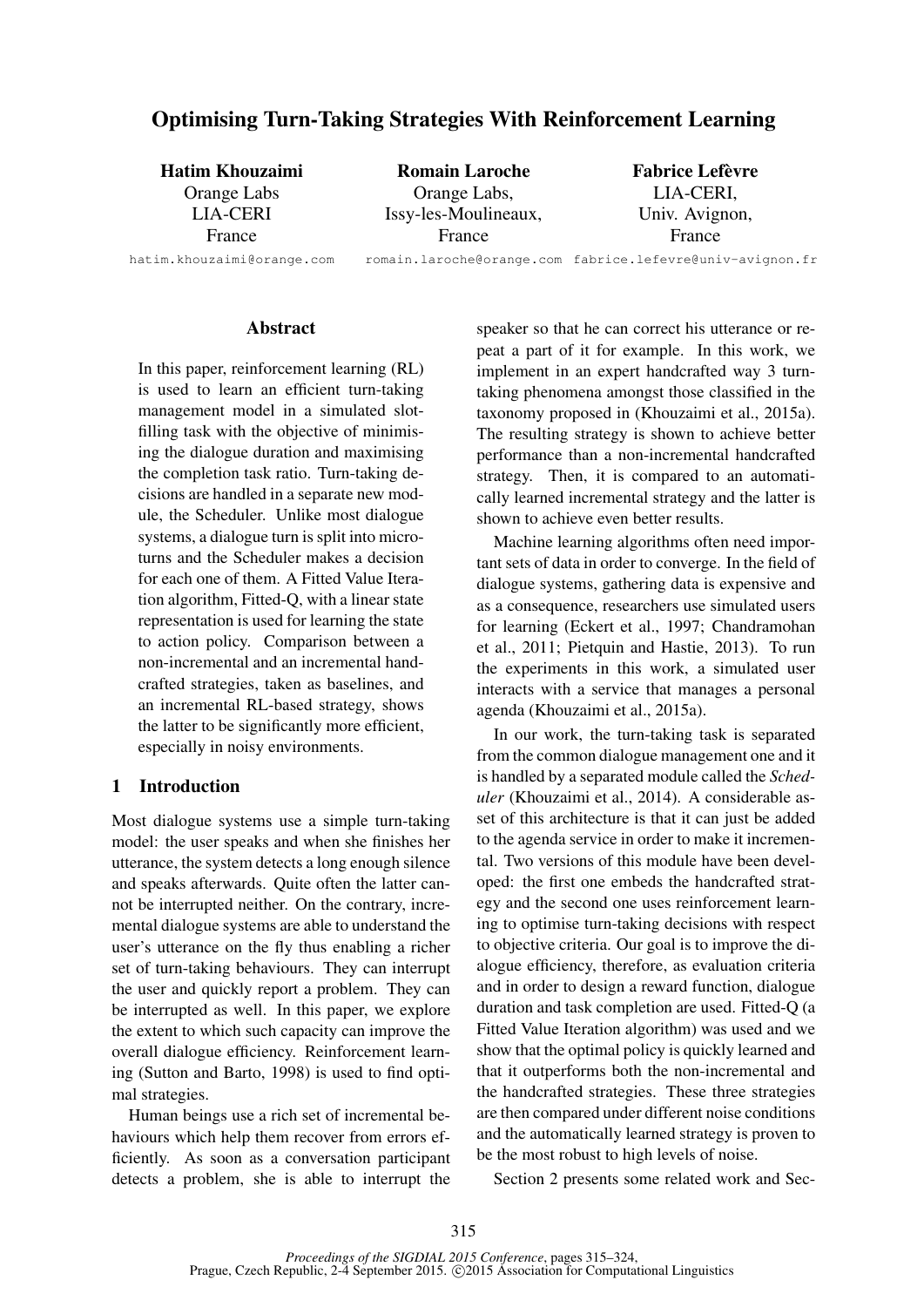

Figure 1: Simulated environment architecture

tion 3 describes the simulated environment used for the experiments. Then Section 4 describes the handcrafted turn-taking model as well as the RL one. Section 5 presents the experimentation and the results and finally, Section 6 gives some concluding remarks.

## 2 Related work

The idea of interrupting the user in order to improve the dialogue efficiency in terms of dialogue duration and task completion is tackled in (Ghigi et al., 2014). A corpus study shows that the users' utterances often go off-domain or contain the same piece of information several times. By detecting this kind of sentences and interrupting the user to report the problem promptly, the dialogue is more efficient and users tend to conform to the words and expressions that are known by the system. Only handcrafted settings are explored.

An approach based on Hierarchical Reinforcement Learning is presented in (Dethlefs et al., 2012; Hastie et al., 2013). An efficiency reward is used to optimise the Information Presentation strategy (common dialogue management task) whereas another reward based on Information Density is used for the barge-in and backchannel tasks. In our work, the efficiency reward is directly applied to turn-taking management.

A research branch in incremental dialogue focuses on the following principle laid in (Sacks et al., 1974): *Participants in a conversation attempt to minimize gaps and overlaps*.(Jonsdottir et al., 2008) uses a reinforcement learning approach based on this principle in order to achieve smooth turn-taking (only prosodic features are considered) whereas (Raux and Eskenazi, 2008; Raux and Eskenazi, 2012) proposes a classification method where the costs for silences and overlaps are handcrafted. Like the majority of contributions in the field of incremental dialogue, the main focus here is smooth turn-taking rather than improving the general dialogue efficiency.

In order to mimic human turn-taking capabilities, in (Kim et al., 2014) Inverse Reinforcement Learning has been applied to a system that can perform three turn taking actions: *speak*, *silent* and *overlap*. The main focus here is also end of utterance detection and smooth turn-taking.

In (DeVault et al., 2011), the ability of incremental dialogue systems to guess the remaining part of a user's utterance before its end is explored. (Lu et al., 2011) applies reinforcement learning to explore the tradeoff between the risk of error relative to a barge-in due to an early guess and the lack of reactivity in the case of late system responses.

Finally, reinforcement learning is also applied in (Selfridge and Heeman, 2010) in the case of mixed initiative dialogue systems. However the paper does not tackle the problem of barge-in management but initial turn-taking (who takes the floor first): the dialogue participant that has the most important thing to say to make progress in the dialogue takes the floor first.

## 3 Simulated environment

To learn the turn-taking policy, a simulated environment has been developed. Figure 1 gives an overview of its architecture. The six modules on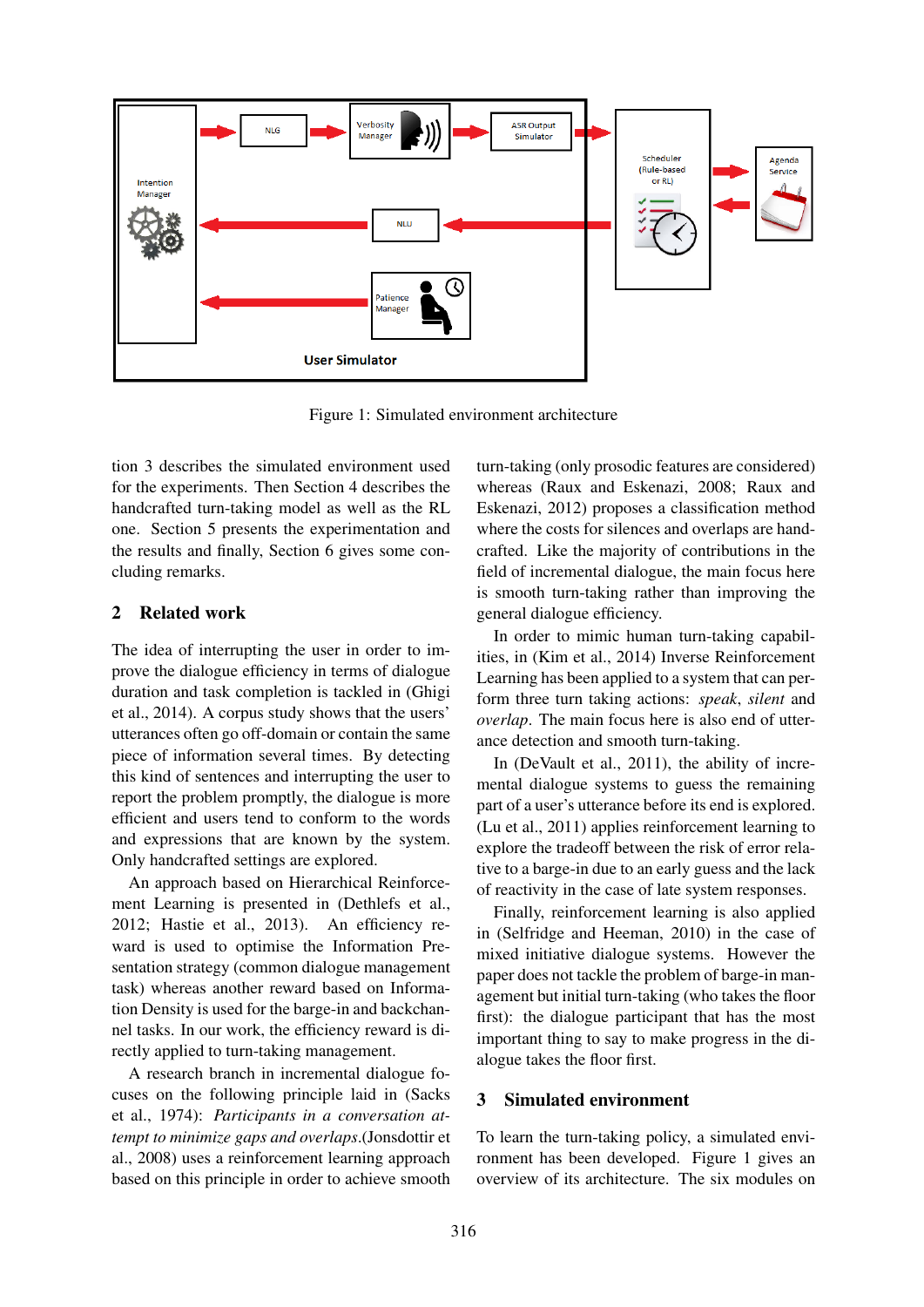the left constitute the user simulator: the Intention Manager, the Natural Language Generator (NLG), the Verbosity Manager, the ASR Output Simulator, the Patience Manager and the Natural Language Understanding module (NLU). The ASR Output Simulator communicates the N-Best corresponding to the current partial hypothesis to the Scheduler whose responses are conveyed to the NLU module.

## 3.1 Service task

The service used in our experiments is a personal agenda manager. The user can add events to the agenda, modify their attributes or delete them. To complicate a bit the task and justify the need for interactions a constraint has been introduced: all events must have separate time slots. If the user tries to overload a busy time slot, a warning is generated and the user is required to modify her request.

The simulated dialogue scenarios are defined by two event lists. The first one (*InitList*) is the list of events that already exist in the agenda before the dialogue and the second one (*ToAddList*) is the list of events, with priorities and alternative times, to add during the dialogue. The simulated user tries to make the maximum number of events with the highest priority values fit into the agenda. For example, if *InitList* contains the event {title: *house cleaning*, date: *January* 6 th , slot: *from 18 to 20*, priority: 3, alternative 1: *January*  $7^{th}$ , from 18 *to 20*, **alternative 2:** *January*  $9^{th}$ *, from 10 to 12*} and *ToAddList* contains the event {title: *birthday party*, date: *January* 6 th , slot: *from 18 to 23*, priority: 2} then the user simulator will first try to schedule his birthday party on January  $6^{th}$  from 18 to 23 but as a consequence, it will get a warning from the system because this slot is already booked for the house cleaning event. Therefore, the user simulator will reschedule the latter to January  $7<sup>th</sup>$  from 18 to 20. If the house cleaning event was given with no alternative, it will be deleted as it has a lower priority compared to the birthday party.

#### 3.2 Service implementation

The service is designed to process slot-filling requests in order to manage the user's personal agenda. The required slots are the *action type*, the event *description*, its *date* and its *time slot*. A keyword-based NLU module is configured to parse natural language requests.

A mixed initiative strategy is used for the interaction. First, the user takes the lead and utters a request in natural language. The system picks as many information slots as it can and if it still needs more information, it asks the user to complete her request slot by slot. In the following, a *dialogue task* refers to the portion of dialogue corresponding to a particular add, modify or remove action. In the best case, it consists of two dialogue turns only (request and confirmation) but if there is important noise, it might take several turns to complete (given that the user is patient enough not to hang up before the end of the dialogue task).

The following dialogue example is composed of two dialogue tasks. In the first one, the system manages to catch all the information needed to answer whereas in the second one, it missed the time slot and has to ask for it again. Moreover, the first dialogue task led to a conflict declaration whereas the second one could be accomplished:

- System: Hi! Welcome to your personal agenda service. How may I help you?
- User: Can you please add the event football game on November  $9^{th}$  from 18 to 20 if possible?
- System: Sorry. The time slot from 18 to 19 on November  $9^{th}$  is already booked for the event guitar course.
- User: Ok well, then move the event guitar course to November  $10^{th}$  from 18 to 19.
- System: Please specify a time slot.
- User: From 18 to 19.
- System: Great. So you want to move the event guitar course to November  $10^{th}$  from 18 to 19. Is that right?
- User: Yes.
- System: Good. Do you want to add another modification to your agenda?
- User: No.
- System: Bye.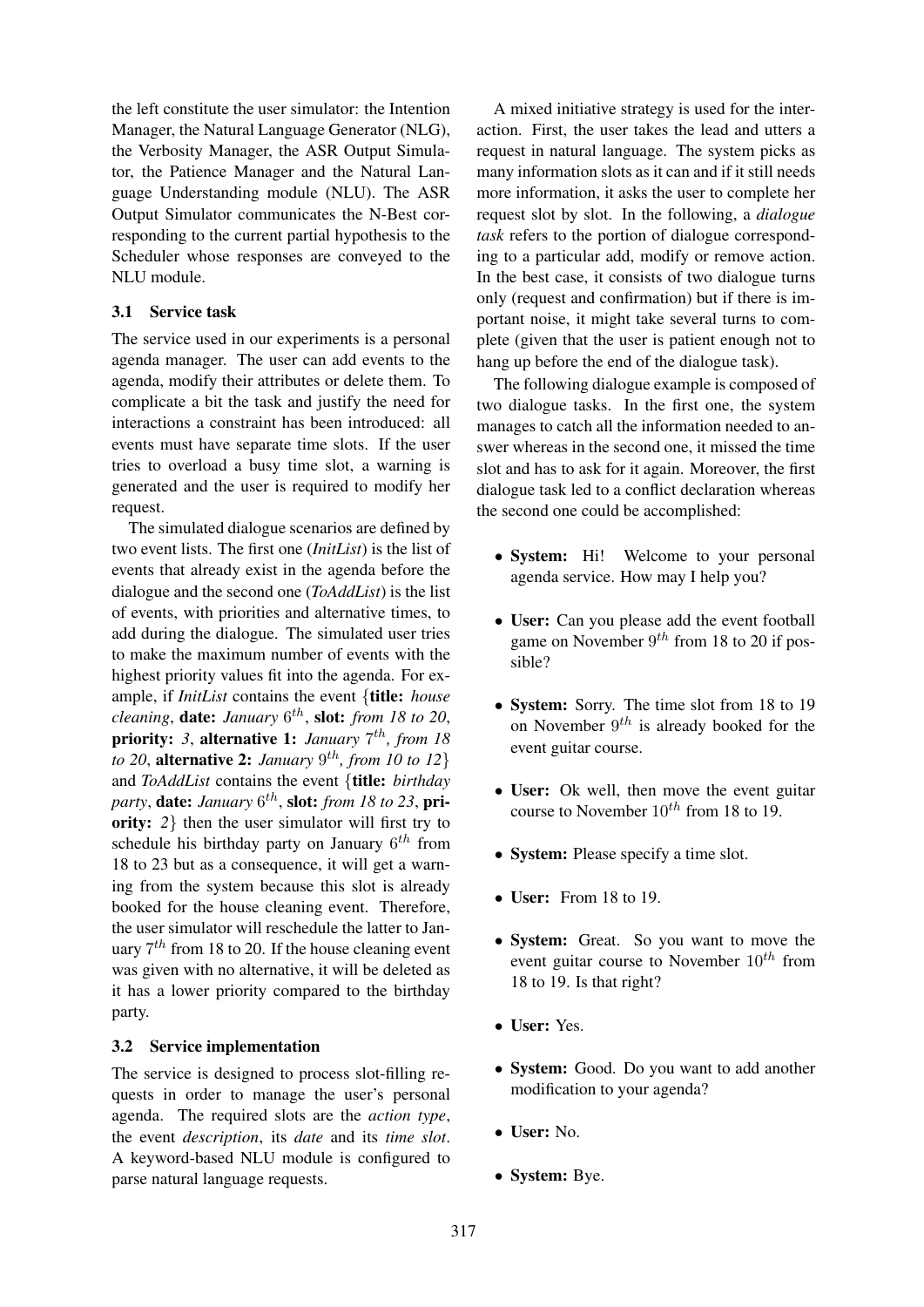#### 3.3 ASR N-Best generation

Given *ToAddList* and the system responses, the Intent Manager is able to compute the user's immediate goal. Afterwards, the NLG transforms it into a sentence like *add the event birthday party on* January  $6^{th}$  *from 18 to 23*. Moreover, if the simulated user takes the lead and starts asking for a specific slot, it is also able to give the information directly.

In (Ghigi et al., 2014), a corpus study shows that the user is likely to use off-domain expression, to add unnecessary information and to repeat the same piece of information several times in the same sentence (especially after a misunderstanding). To simulate this phenomenon, the user's request in natural language is given to a Verbosity Manager module that adds prefixes like *I would like to* and suffixes like *if possible*, that repeats the same information after a misunderstanding (with a given probability, e.g. 0.3) and that replaces the request with an off-domain sentence (with a given probability, e.g. 0.1).

To our knowledge, apart from the simulator described in (Selfridge et al., 2012), existent user simulators are turn-based and therefore, only the user intent is communicated at each turn (in a concept format) so there is no need to take care of the utterance formulations. This is not the case when incremental dialogue and turn-taking are the object of interest. In this case, the user's sentence is processed chunk by chunk. The update step is called a *micro-turn* and in this paper, the unit chosen is the word. Suppose that the current user utterance contains N words  $w_1, w_2, ... w_N$ then at micro-turn  $t$ , the Verbosity Manager sends  $w_t$  to the ASR Output simulator. The latter stores an N-Best list from the previous microturn  $\{ (s_1^{(t-1)}, hyp_1^{(t-1)}), \ldots, (s_N^{(t-1)}, hyp_N^{(t-1)}) \}$ that is updated according to  $w_t$  and WER ( $hyp_i$  is the  $i^{th}$  hypothesis in the N-Best and  $s_i$  is the corresponding confidence score).  $w_t$  can be replaced by a new word from a dictionary, deleted or a new word can be added to simulate the ASR noise, before it is added to the N-Best list.

The confidence score associated with the new word is computed as follows: if the word has not been modified, X is sampled from a Gaussian with mean 1 and variance 1 otherwise the mean is -1. We then compute the  $sigmoid(X)$  $(1 + exp(-X))^{-1}$  as a word score (Figure 2 represents these two symmetric distributions). This



Figure 2: ASR score sampling distribution

is an adaptation of the simple ASR model introduced in (Pietquin and Beaufort, 2005). The score of the current partial utterance is the product of its words.

Another important aspect of incremental ASR is instability. A new ASR input does not necessarily translate into adding elements on top of the current output as it can change an important part if not the totality of it. For instance, in (Schlangen and Skantze, 2011), when the user says *forty*, it is first understood as *four* then *forty*. This is due to the fact that, given the language model, the new received chunk of information is more likely to complete a hypothesis that has a lower score in the N-Best list than the best hypothesis. In this work, as no language model is used, we use the NLU knowledge instead. If a new input leads to a new NLU key concept, then its score is boosted like in the following

$$
s_i \leftarrow s_i + BF. (1 - s_i) \tag{1}
$$

where the BF parameter (Boost Factor) is set to 0.2 in this work.

#### 3.4 Time management and patience

In order to evaluate the time spent during the current dialogue, a speech rate of 200 words per minute is used (Yuan et al., 2006). Moreover, when the user hands the floor to the system, a silence of 2 seconds is added to this duration and 1 second the other way around. Finally, a Patience Manager module simulates the user patience: the maximum duration per dialogue task that the user can bear before hanging up. At each dialogue task, this value is computed as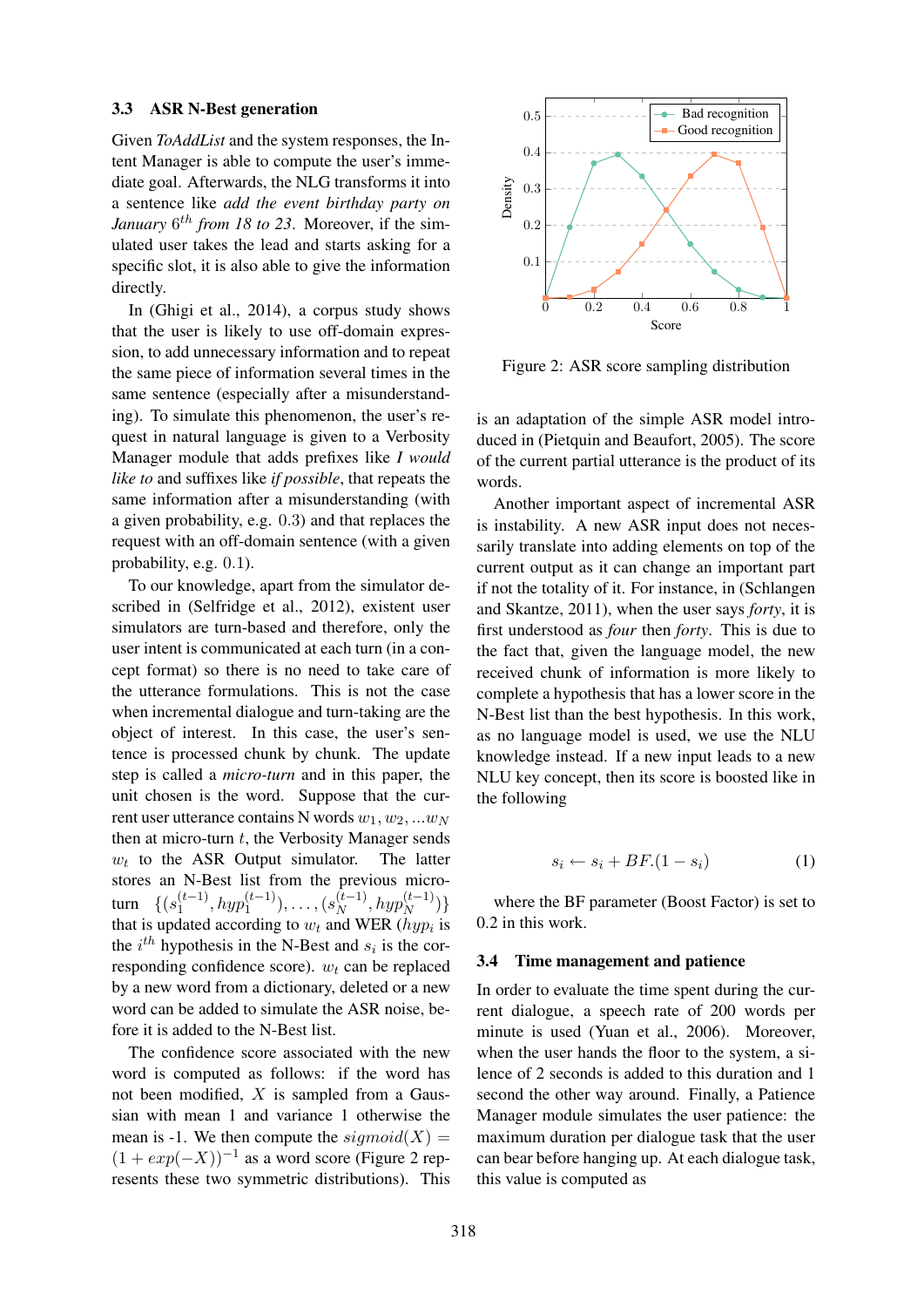$$
d_{pat} = 2\mu_{pat}.sigmoid(X)
$$
 (2)

where  $\mu_{pat}$  is the mean value ( $\mu_{pat}$  = 180s).

### 3.5 Scheduler Module

A non-incremental dialogue system can be transformed into an incremental one by adding an extra module: the Scheduler (Khouzaimi et al., 2014). Its objective is to make turn-taking decisions (whether to take the floor or not). When the user speaks, its partial utterance grows over time. At each new change, it is sent to the Scheduler that immediately asks the service for a corresponding response and then rollbacks the system's context as long as it decides not to take the floor. If, on the other hand, it decides to commit to the last received partial utterance by taking the floor, then no rollback is performed and the dialogue context is effectively updated.

In this work, the Scheduler can perform two types of actions: WAIT and SPEAK, that is to say that it can wait for the next micro-turn without uttering anything or it can start retrieving the last response it got from the service.

Two versions of the Scheduler have been implemented: handcrafted rules were implemented in the first one whereas the second one embeds a reinforcement learning algorithm that learns to make turn-taking decisions by itself.

## 4 Turn-taking model

#### 4.1 Turn-taking phenomena

Several turn-taking phenomena can be observed when analysing human conversations. A taxonomy of these phenomena is introduced in (Khouzaimi et al., 2015b), three of which are replicated here through the SPEAK action:

FAIL RAW: The listener sometimes does not understand the speaker's message because of noise or unknown vocabulary. Therefore, she can bargein and report the problem without waiting for the speaker to finish her sentence.

INCOHERENCE INTERP: Unlike the previous phenomenon, in this case the listener fully understands the speaker's partial utterance. However, its content is considered problematic given the dialogue context and this can be reported immediately without waiting for the end of the utterance (system barge-in).

- Hi, I would like to book a room tonight and I...
- Sorry but there are no rooms available at the moment.

**BARGE IN RESP:** If the listener thinks she has all the information she needs to formulate a response, she can barge-in immediately which is frequent in human-human conversations.

#### 4.2 Rule-based model

The three phenomena described above are replicated as handcrafted rules that have been implemented in the Scheduler:

FAIL RAW: Depending on the last requested information by the system, it sets a threshold on the number of words. Whenever reached if the system still does not get any interesting information, it barges-in to warn the user about the problem:

- 1. Open question: this phenomenon is triggered if no action concept is detected (add, modify or delete) after 6 words (taking into account that the user can utter a prefix and leaving a margin because of the ASR instability).
- 2. Yes/no question: the threshold is set to 3.
- 3. Date question: it is set to 4.
- 4. Time slot question: it is set to 6.

INCOHERENCE INTERP: An incoherence is detected in the user's utterance in the two following cases:

- 1. The user tries to fill a time slot that is already occupied.
- 2. The user tries to modify or delete a nonexisting event.

Because of the ASR instability, as a security margin, the SPEAK decision will be taken two words after the incoherence is detected if it is maintained.

BARGE IN RESP: As soon as the service gives a full response to a partial utterance, the Scheduler considers that all the information needed has been given by the user. Like in the previous case, the decision is taken two words after.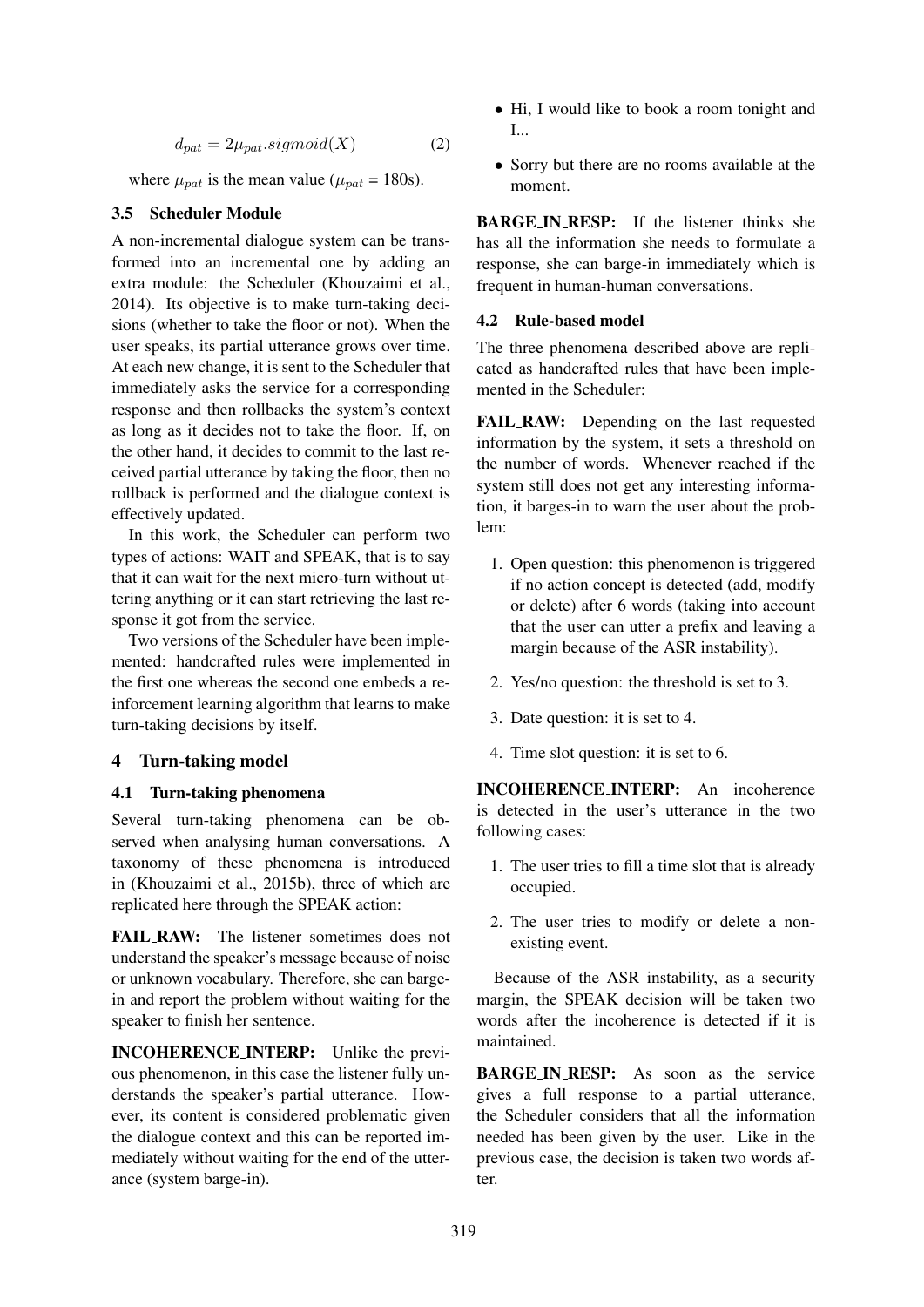#### 4.3 Reinforcement learning

Despite late  $20^{th}$  century initial proposition (Levin and Pieraccini, 1997), reinforcement learning as the machine learning framework in the field of spoken dialogue systems is still largely explored in the current days (Lemon and Pietquin, 2007; Laroche et al., 2010; Pinault and Lefèvre, 2011; Ferreira and Lefevre, 2013; Young et al., 2013). In non-incremental systems, at each dialogue turn, the system has to make a decision (action) hence moving to a new state. In this paper, as we study dialogue from a turn-taking point of view, the decision unit is the micro-turn.

#### 4.3.1 Background

The turn-taking problem is here cast as a Markovian Decision Process (MDP) (Sutton and Barto, 1998), that is to say a quintuple  $(S, A, T, R, \gamma)$ where  $S$  is the set of states where the system can be during a dialogue and  $A$  is the set of actions that can be performed at each time step.  $T$  is the transition model, in other words, the set of probabilities  $\mathbb{P}(s_{t+1} = s'|s_t = s, a_t = a)$  of getting to state s' at time  $t + 1$  if the system was at state s at time  $t$  and performed action  $a$ . Such a decision makes the system get an immediate reward  $r_t = R(s_t, a_t, s_{t+1})$  modeled by  $R$ . The action to choose at each state is given by a policy  $\pi$  $(\pi(s_t) = a_t)$  and the cumulative (discounted) reward is defined as  $R_t = \sum_{t' \geq t} \gamma^{t'-t} r_{t'}$  ( $\gamma$  is called the discount factor). Finally, each couple  $(s, a)$ is associated with a value  $Q^{\pi}(s, a) = \mathbb{E}[R_t | s_t =$  $s, a_t = a$  which is the expected cumulative reward for being at the state s, taking action a and following the policy  $\pi$  afterwards.

The goal of reinforcement learning is to find an optimal policy  $\pi^*$  such that, for every other policy  $\pi$ , and for every state-action couple  $(s, a)$ ,  $Q^*(s, a) = Q^{\pi^*}(s, a) \ge Q^{\pi}(s, a).$ 

## 4.3.2 State representation

The system state is characterised by the following features:

- SYSTEM REQ: The current information that is asked for by the system. It can be a slot value, a confirmation or the system can ask an open question to make the user fill all the slots in one dialogue turn (6 alternatives).
- LAST\_INCR\_RESP: The Scheduler incrementally gets responses from the service.

This feature corresponds to the last response obtained (11 alternatives).

- NB\_USER\_WORDS: The number of words added by the user after the last change in the value of LAST INCR RESP (after the last input that made the service catch a new piece of information and change its mind about the response to deliver).
- NORMALISED SCORE: The ASR Output simulator estimates the score of a partial utterance as the product of its components. Therefore, the longer the sentence the worse the confidence score, even if all the components have a decent score. To neutralise this effect we normalise the score by taking its geometric mean given the number of words. Suppose there are  $n$  words in the current partial utterance and  $s$  its score, then NOR-MALISED\_SCORE =  $s^{\frac{1}{n}}$ .
- TIME: The duration in seconds reached so far in the current task. This value is normalised so that it is around zero at the beginning of the task and around 1 for 6 minutes (maximum user patience).

In order to represent the function  $Q(s, a)$ , we maintain one linear model per action. There are 21 combinations between SYSTEM REQ and LAST INCR RESP values that are the most likely to occur. They have been associated to the features  $\delta_1$  to  $\delta_{21}$ .  $\delta_i$  equals 1 when the  $i^{th}$  combination happens in the current micro-turn and 0 otherwise. Less frequent combinations have been removed from this initial model: first they make the model more complex with in all likelihood no significant improvement in the performance (making the learning process slower to converge and more data demanding) and second, the Fitted-Q algorithm involves the inversion of a feature covariance matrix which could be ill-conditioned with these rare combinations.

NB USER WORDS is represented by three Radial Basis Function (RBF) features (Sutton and Barto, 1998)  $\phi_1^{nw}$ ,  $\phi_2^{nw}$  and  $\phi_3^{nw}$ . Their means are set to 0, 5 and 10 and the corresponding standard deviations are 2, 3 and 3. The same representation with 2 features is used for NOR-MALISED\_SCORE:  $\phi_1^{ns}$  and  $\phi_2^{ns}$  centered at 0.25 and 0.75 and with a standard deviation of 0.3 for both.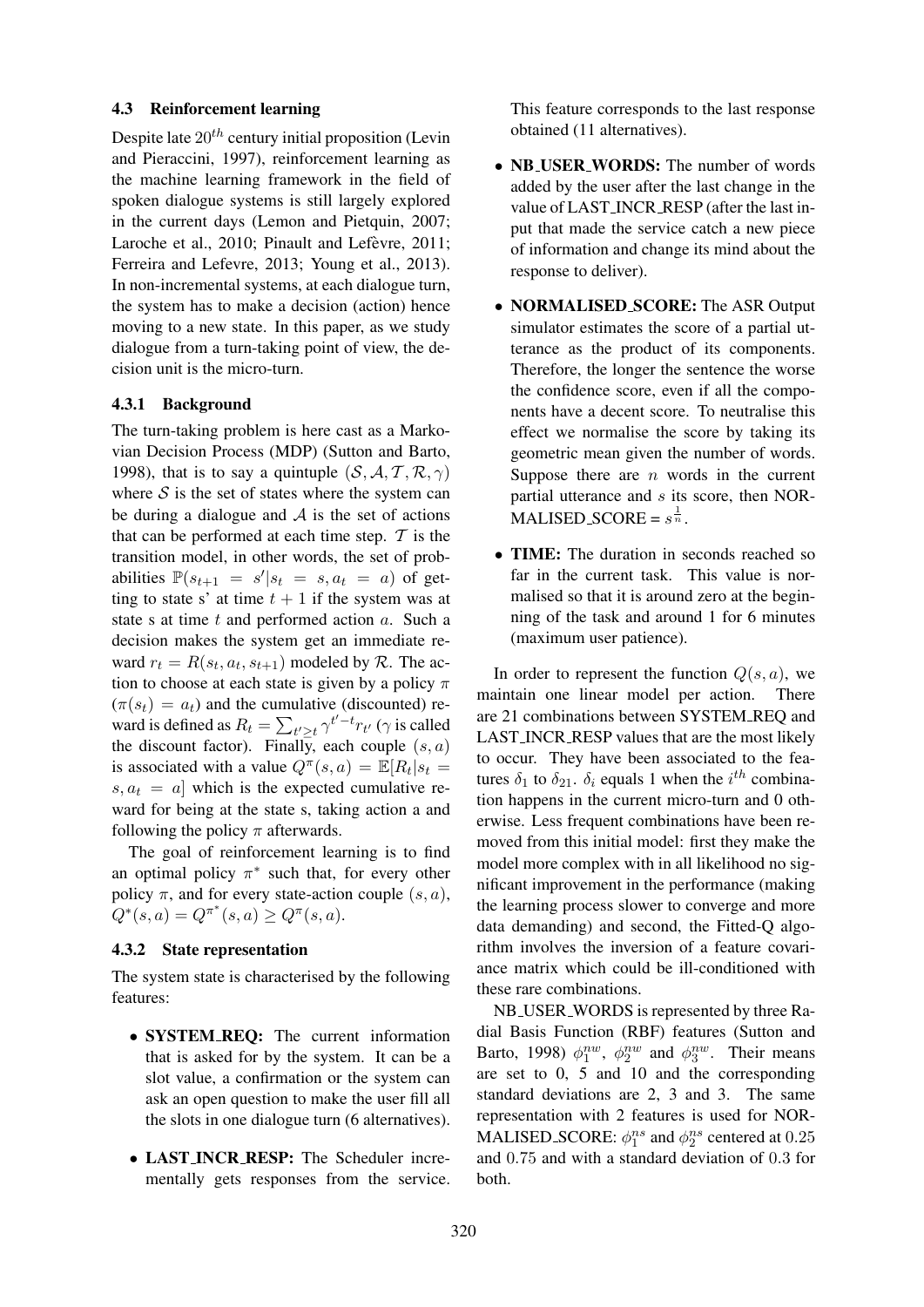Finally, TIME is represented as a single feature  $T = sigmoid((TIME - 180)/60)$  so that it is almost 0 for TIME=0 and almost 1 after 6 minutes. As this variable increases, the user is more and more likely to hangup, therefore the Q function is supposed to be monotonous with respect to that feature so it is taken directly in the model without the use of RBFs.

As a consequence, 28 parameters are involved for each action (56 in total). Let  $\Theta(a)$  be the parameter vector  $(\Theta(a) = [\theta_0, \theta_1, ..., \theta_{27}]^T)$  corresponding to action a and  $\Phi(s, a)$  the feature vector corresponding to state  $s$  and action  $a$ , therefore:

$$
\Phi(s, a) = [1, \delta_1, ..., \delta_{21}, \phi_1^{nw}, \phi_2^{nw}, \phi_3^{nw},
$$

$$
\phi_1^{ns}, \phi_2^{ns}, T]^T
$$
 (3)

$$
Q(s, a) = \Theta(a)^T \Phi(s, a) \tag{4}
$$

#### 4.3.3 Learning

RL learning of the turn-taking policy is operated with Fitted-Q, a Fitted Value Iteration algorithm (Lagoudakis and Parr, 2003; Chandramohan et al., 2010). Fitted-Q is a batch learning algorithm for reinforcement learning. Standard Qlearning (Watkins, 1989) has also been tested as an online algorithm but unsuccessfully, which is compliant with previous works (e.g. (Daubigney et al., 2012)).

The optimal Q-function  $Q^*$  is known to be the solution of the Bellman optimality equation (Sutton and Barto, 1998):

$$
Q^*(s, a) = \mathbb{E}_{s'|s,a}[R(s, a, s')+\gamma \max_{a' \in \mathcal{A}} Q(s', a')]
$$
(5)

Therefore, the Fitted-Q algorithm is fed with a set of N MDP transitions  $(s_j, a_j, r_j, s'_j)$  and aims to approximate the representation parameters vector of the Q-function by performing a linear regression at each iteration step. In our case, for each action and at the iteration i, the parameter vector is updated as follows (for commodity,  $\phi(s_i, a_j)$  is noted  $\phi_j$ :

$$
\Theta^{(i)}(a) = \underset{\Theta(a)}{\arg \min} \sum_{j=1}^{N} (R_j^{(i-1)} - \Theta(a)^T \phi_j)^2
$$
 (6)

$$
R_j^{(i-1)} = r_j + \gamma \max_{a \in \mathcal{A}} (\Theta_{i-1}^T \phi(s_j', a))
$$
 (7)

This is a classical linear regression problem and

we use the closed formula for each iteration:

$$
\Theta^{(i)} = \left(\sum_{j=1}^{N} \phi_j \phi_j^T\right)^{-1} \sum_{j=1}^{N} \phi_j R_j^{(i-1)} \tag{8}
$$

The iteration stop criterion is

$$
\sum_{a \in \mathcal{A}} ||\Theta^{(i)}(a) - \Theta^{(i-1)}(a)||_1 \le \xi \tag{9}
$$

In our experiments, the convergence threshold is set to  $\xi = 0.01$ .

#### 5 Experiment

#### 5.1 Experimental setup

Three dialogue scenario types involving diverse adding, modifying and deleting tasks were used for the experiments. For the training of the RL strategy, the simulated speech recognition WER was fixed at 0.15. We trained the system 50 times and each training session is made of 3000 episodes. The Fitted-Q algorithm was run every 500 episodes on the total batch from the beginning. During the first 500 episodes, a pureexploration policy is used: it performs a WAIT action with a probability of 0.9 (hence a SPEAK action 10% of the times). An  $\epsilon$ -greedy ( $\epsilon = 0.1$ ) policy is then used until episode 2500. After that, a greedy policy is used (pure-exploitation).

Thus, 50 learning models are collected. As a linear model is used for the Q-function representation, we simply average the parameters to get an average model. The latter is then tested against the basic non-incremental strategy and our handcrafted baseline under different noise conditions by varying the WER parameter between 0 and 0.3 with a step of 0.03.

#### 5.2 Results

The average learning curve is depicted in Figure 3. The reward levels corresponding to the non-incremental case and the handcrafted incremental strategy are indicated by the red and the blue lines. Each green triangle corresponds to the moving average reward over 100 episode of the RL strategy. The first 500 episodes are exclusively exploratory, therefore the system performance during that early stage of learning is pointless. Between episode 500 and episode 2500, we observe no improvement even though the policy is still partially exploring. This shows that the 500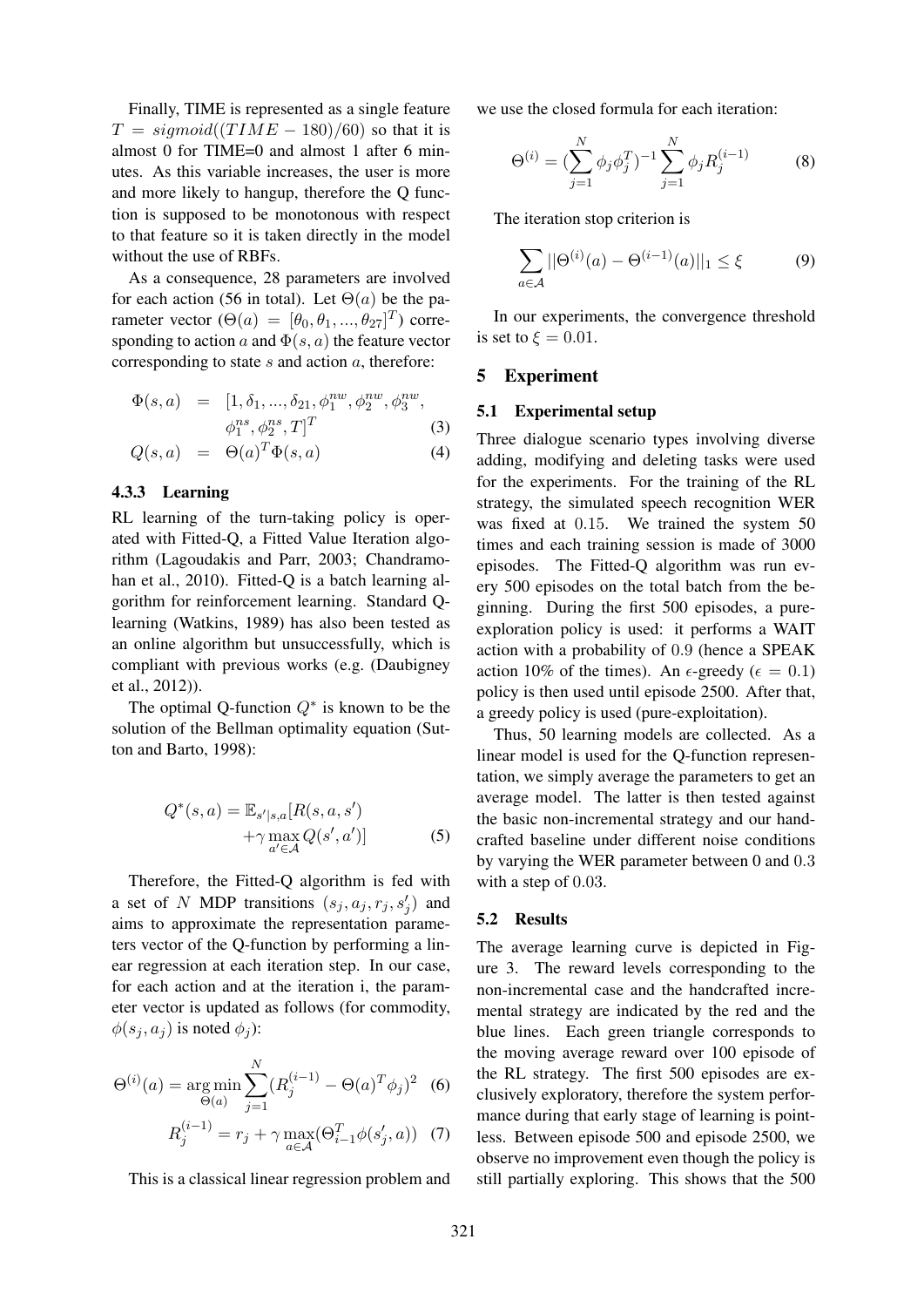

Figure 3: Learning curve (0-500: pure exploration, 500-2500: exploration/exploitation, 2500- 3000: pure exploitation)

first episodes are enough to learn the optimal policy given our model. The 500 last episodes show that the learned strategy significantly outperforms the handcrafted baseline.

Incremental dialogue systems have the ability to report an error to the user in a more reactive way and to prevent it from speaking for a long time without being understood by the system. In noisy environments, these problems are even more likely to happen. Figures 4 and 5 show the effect of noise over dialogue duration and task completion. They represent the average performance over the 3 dialogue scenarios used in this experiment. Incremental dialogue, and the automatically learned strategy in particular, significantly increase the noise robustness. In the non-incremental case, the mean dialogue duration reaches 3 minutes and the task completion drops below 70%. Our learned strategy makes the dialogues finish 30 seconds earlier on average (17% gain) and the task completion is about 80%.

## 6 Conclusion and future work

In this paper, a simulated environment for a slotfilling task has been used to compare different expert and learned turn-taking strategies. A first one is non-incremental meaning that the user and the system cannot interrupt each other. As ASR noise increases, the dialogues tend to last longer leading to lower task completion. A second strategy is incremental, starting from three turn-taking phenomena present in the human-human interaction we translated them into a set of handcrafted rules for human-machine dialogue. This rule-



Figure 4: Simulated dialogue duration for different noise levels



Figure 5: Simulated dialogue task completion for different noise levels

based strategy is then shown to have better performance than the non-incremental case in terms of dialogue duration and task completion ratio when the noise is increasing. Eventually the Fitted-Q algorithm has been retained to automatically learn a third turn-taking strategy, still with the same objective (minimising the dialogue duration and maximising the task completion). This third strategy significantly improves noise robustness of the simulated dialogue system. We are now planning to evaluate this approach with real users and by taking subjective scores into account for learning optimal turn-taking strategies with respect to enlarged view of the system performance, such as comfort of use, friendliness etc.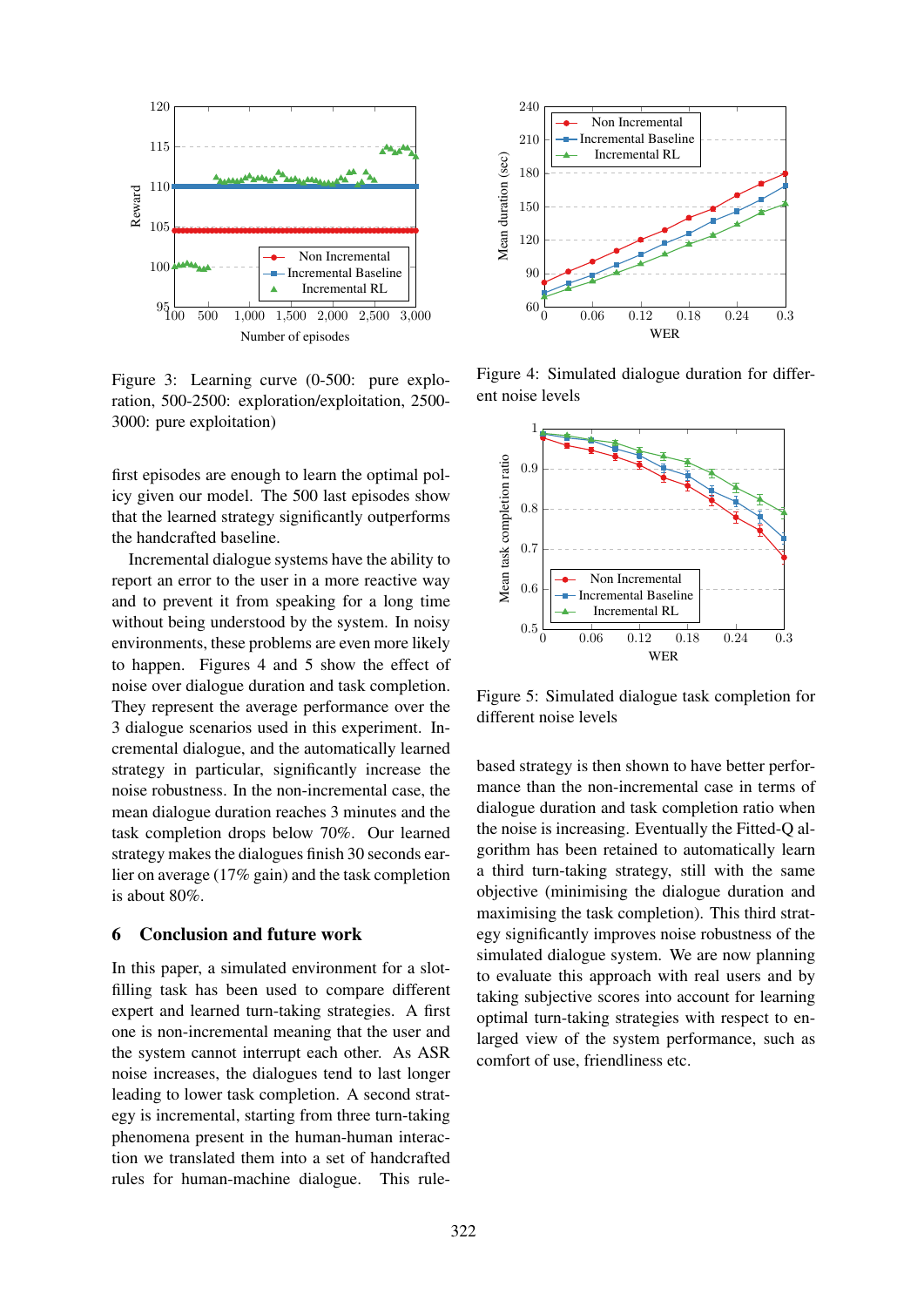#### References

- Senthilkumar Chandramohan, Matthieu Geist, and Olivier Pietquin. 2010. Optimizing spoken dialogue management with fitted value iteration. In *IN-TERSPEECH 11th Annual Conference of the International Speech*.
- S. Chandramohan, M. Geist, F. Lefèvre, and O. Pietquin. 2011. User Simulation in Dialogue Systems using Inverse Reinforcement Learning. In *Interspeech*.
- L. Daubigney, M. Geist, S. Chandramohan, and O. Pietquin. 2012. A comprehensive reinforcement learning framework for dialogue management optimization. *Selected Topics in Signal Processing, IEEE Journal of*.
- Nina Dethlefs, Helen Wright Hastie, Verena Rieser, and Oliver Lemon. 2012. Optimising incremental dialogue decisions using information density for interactive systems. In *EMNLP-CoNLL*.
- David DeVault, Kenji Sagae, and David Traum. 2011. Incremental interpretation and prediction of utterance meaning for interactive dialogue. *Dialogue and Discourse*, 2:143–170.
- W. Eckert, E. Levin, and R. Pieraccini. 1997. User modeling for spoken dialogue system evaluation. In *Automatic Speech Recognition and Understanding, 1997. Proceedings., 1997 IEEE Workshop on*.
- Emmanuel Ferreira and Fabrice Lefevre. 2013. Expert-based reward shaping and exploration scheme for boosting policy learning of dialogue management. In *Automatic Speech Recognition and Understanding (ASRU), 2013 IEEE Workshop on*, pages 108–113. IEEE.
- Fabrizio Ghigi, Maxine Eskenazi, M Ines Torres, and Sungjin Lee. 2014. Incremental dialog processing in a task-oriented dialog. In *Fifteenth Annual Conference of the International Speech Communication Association*.
- Helen Hastie, Marie-Aude Aufaure, Panos Alexopoulos, Heriberto Cuayahuitl, Nina Dethlefs, Milica Ga- ´ sic, James Henderson, Oliver Lemon, Xingkun Liu, Peter Mika, Nesrine Ben Mustapha, Verena Rieser, Blaise Thomson, Pirros Tsiakoulis, and Yves Vanrompay. 2013. Demonstration of the parlance system: a data-driven incremental, spoken dialogue system for interactive search. In *Proceedings of the SIGDIAL 2013 Conference*.
- Gudny Ragna Jonsdottir, Kristinn R. Thorisson, and Eric Nivel. 2008. Learning smooth, human-like turntaking in realtime dialogue. In *In Proceedings of Intelligent Virtual Agents (IVA 08*, pages 162–175. Springer.
- Hatim Khouzaimi, Romain Laroche, and Fabrice Lefèvre. 2014. An easy method to make dialogue

systems incremental. In *Proceedings of the 15th Annual Meeting of the Special Interest Group on Discourse and Dialogue (SIGDIAL)*.

- Hatim Khouzaimi, Romain Laroche, and Fabrice Lefèvre. 2015a. Dialogue efficiency evaluation of turn-taking phenomena in a multi-layer incremental simulated environment. In *Proceedings of the HCI International 2015 Conference (accepted)*.
- Hatim Khouzaimi, Romain Laroche, and Fabrice Lefèvre. 2015b. Turn-taking phenomena in incremental dialogue systems. In *Proceedings of the EMNLP 2015 Conference (submitted)*.
- Dongho Kim, Catherine Breslin, Pirros Tsiakoulis, Milica Gasic, Matthew Henderson, and Steve Young. 2014. Inverse reinforcement learning for micro-turn management. In *INTERSPEECH Proceedings*.
- Michail G. Lagoudakis and Ronald Parr. 2003. Leastsquares policy iteration. *JOURNAL OF MACHINE LEARNING RESEARCH*.
- Romain Laroche, Ghislain Putois, and Philippe Bretier. 2010. Optimising a handcrafted dialogue system design. In *INTERSPEECH*.
- Oliver Lemon and Olivier Pietquin. 2007. Machine learning for spoken dialogue systems. In *Proceedings of the European Conference on Speech Communication and Technologies (Interspeech'07)*.
- Esther Levin and Roberto Pieraccini. 1997. A stochastic model of computer-human interaction for learning dialogue strategies. In *In EUROSPEECH 97*.
- Di Lu, Takuya Nishimoto, and Nobuaki Minematsu. 2011. Decision of response timing for incremental speech recognition with reinforcement learning. In *ASRU*.
- Olivier Pietquin and Richard Beaufort. 2005. Comparing asr modeling methods for spoken dialogue simulation and optimal strategy learning. In *INTER-SPEECH*.
- Olivier Pietquin and Helen Hastie. 2013. A survey on metrics for the evaluation of user simulations. *Knowledge Engineering Review*.
- F. Pinault and F. Lefèvre. 2011. Unsupervised clustering of probability distributions of semantic graphs for pomdp based spoken dialogue systems with summary space. In *IJCAI 7th KRPDS Workshop*.
- Antoine Raux and Maxine Eskenazi. 2008. Optimizing endpointing thresholds using dialogue features in a spoken dialogue system. In *SIGDIAL*.
- Antoine Raux and Maxine Eskenazi. 2012. Optimizing the turn-taking behavior of task-oriented spoken dialog systems. *ACM Trans. Speech Lang. Process.*